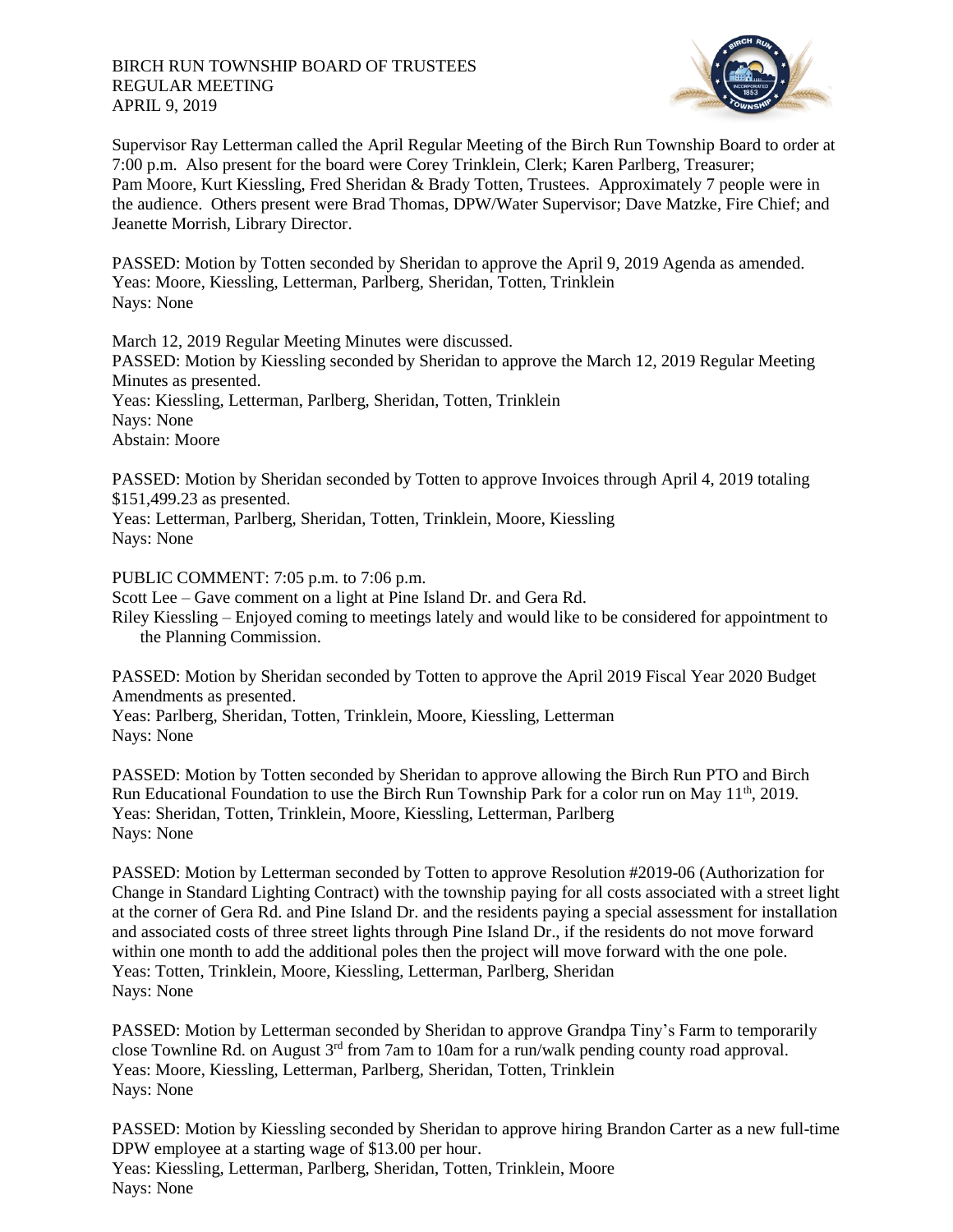PASSED: Motion by Totten seconded by Trinklein to approve a \$0.50 raise for Tara DiBerardino due to receiving her librarian certification.

Yeas: Letterman, Parlberg, Sheridan, Totten, Trinklein, Moore, Kiessling Nays: None

PASSED: Motion by Sheridan seconded by Kiessling to approve as of May 1<sup>st</sup> having the fire chief send out to bid for a new Pumper/Heavy Rescue fire truck which would replace two existing trucks with the bids being due by June  $6<sup>th</sup>$  and to be opened at the June 11, 2019 regular board meeting. Yeas: Parlberg, Sheridan, Totten, Trinklein, Moore, Kiessling, Letterman Nays: None

PASSED: Motion by Totten seconded by Sheridan to approve hiring Hydrocorp to perform the crossconnection inspections for Birch Run Township as presented. Yeas: Sheridan, Totten, Trinklein, Moore, Kiessling, Letterman, Parlberg Nays: None

PASSED: Motion by Trinklein seconded by Sheridan to approve the road paving project for Burt Rd. – Elms to Maple as presented.

Yeas: Kiessling, Letterman, Parlberg, Sheridan, Totten, Trinklein, Moore Nays: None

PASSED: Motion by Trinklein seconded by Sheridan to approve having the supervisor discuss with county road commission the possibility of paving Maple Rd. from the Village limits to the south end of the park property.

Yeas: Kiessling, Letterman, Parlberg, Sheridan, Totten, Trinklein, Moore Nays: None

PASSED: Motion by Trinklein seconded by Sheridan to approve refacing the sign in front of the old fire hall at a cost not to exceed \$2,000 with the cost coming out of fund balance. Yeas: Letterman, Parlberg, Sheridan, Totten, Trinklein, Moore, Kiessling Nays: None

PASSED: Motion by Sheridan seconded by Trinklein to approve having Joletec migrate the email system to Microsoft Outlook at a cost not to exceed \$4,000. Yeas: Parlberg, Sheridan, Totten, Trinklein, Moore, Kiessling Nays: Letterman

PASSED: Motion by Trinklein seconded by Sheridan to approve purchasing two new computers from Dell at a cost not to exceed \$1,500 and have Joletec perform the installation half of the cost of one computer will be paid by the water fund.

Yeas: Sheridan, Totten, Trinklein, Moore, Kiessling, Letterman, Parlberg Nays: None

PASSED: Motion by Totten seconded by Sheridan to approve purchasing a new tabulator from Election Source for the creation of an absentee counting board at a cost not to exceed \$6,000. Yeas: Totten, Trinklein, Moore, Kiessling, Letterman, Parlberg, Sheridan Nays: None

PASSED: Motion by Moore seconded by Letterman to approve purchasing two 8' blueprint organizers at a cost not to exceed \$3,200 paid for out of the Building Fund. Yeas: Moore, Kiessling, Letterman, Parlberg, Sheridan, Totten, Trinklein Nays: None

FAILED: Motion by Sheridan seconded by Kiessling to approve Resolution #2019-05 (Opposition of Nonpartisan Township Offices) as presented. Yeas: Kiessling, Letterman, Sheridan Nays: Parlberg, Totten, Trinklein, Moore